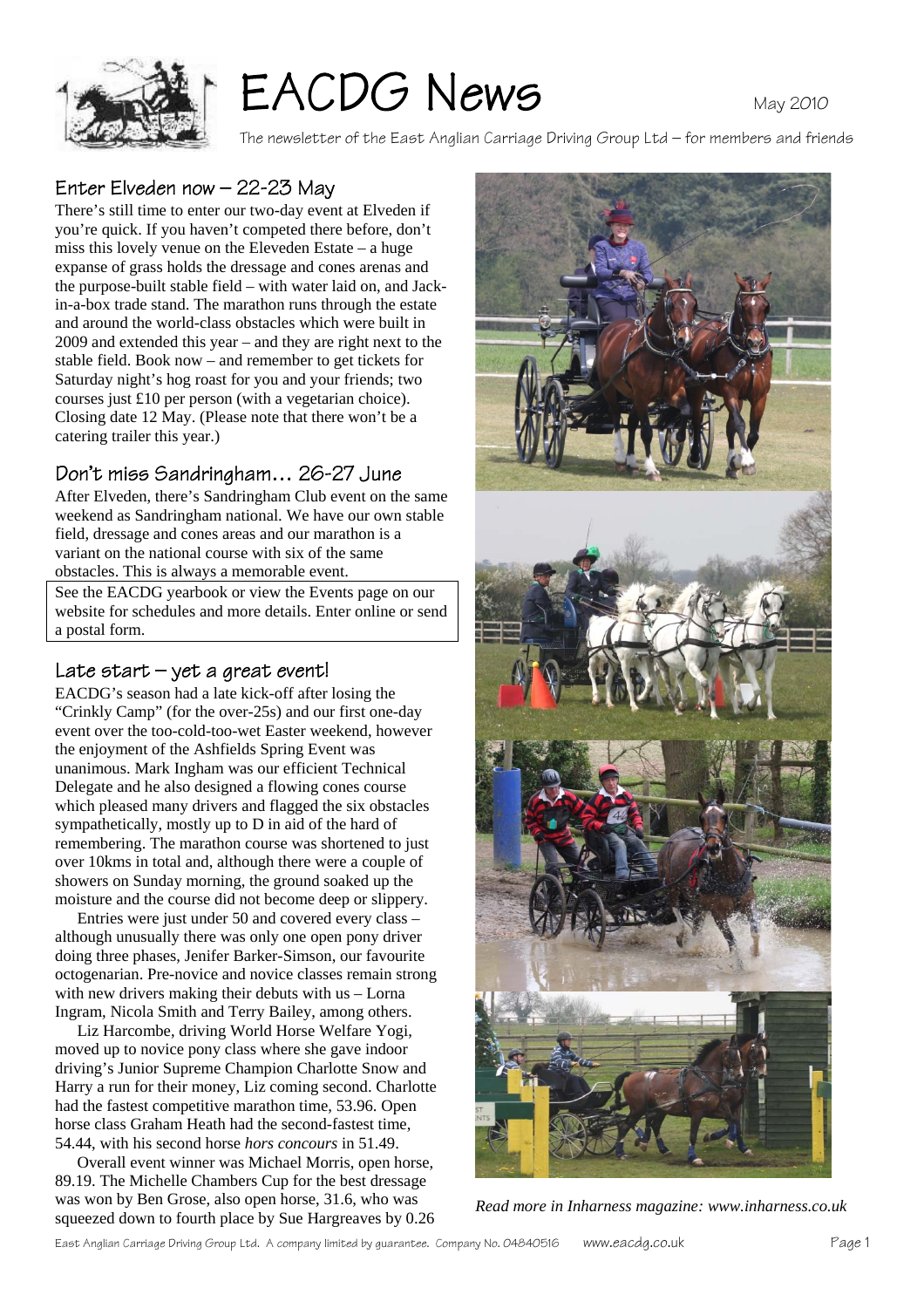penalties. Bill Dagge and Dave Bowman won the "most like Dennis the Menace" outfits competition *(third photo)*.

 There was a quality presence in pony and horse pairs, 13 in all, many with a new mix, with former pony fours champion Alan Clarke returning to pony pairs and Anna Grayston *(top photo)*, current advanced pony pairs champion, and national drivers Rita McGregor, Stephanie Byrne and Wendy Wadsworth. Alan and Anna tied in the dressage (33.3) and then Rita came between them after the marathon; Clare Iveagh was fourth.

 Sue Botley *(bottom photo)* began with a good win in the horse pairs dressage and kept just ahead of Martin Wilson to top the strong class by three penalties.

 David Taylor, horse, and Martin Yemm's pony tandems competed alone, as did Daniel Naprous and his horse four. Pony fours were represented by Gary Power and Chris Orchard *(second photo)* with her white scurry ponies.

 *For those who know the rules, yes, there is a rule about not driving obstacles 30 days before a national event, however this was waived for the Ashfields national event, 7- 9 May, because of the club's regular spring event and because Ashfields is an important training facility. The obstacles were re-flagged for the national.* 

#### Be happy with your results…

We aim to treat everyone fairly and equally. If we do not have the right information, you may get the wrong score – only you will know that so it's up to you to tell us – please!

 The results at our events are carefully calculated by Annette Bond and the scoring team – Louise Green and Mike Watts. They need regular updates from judges and stewards in the field giving clearly written times and any extra information (such as "no gloves", "groom down" or "corrected error of course") so they can work out scores and penalties correctly from the record sheets.

 Obviously accuracy is our top priority: of course we will explain your results and investigate any discrepancy – but you must check your own results and ask us – the TD or a member of the organising committee (not the scorer) – **at the time** and as soon as possible after the results have been posted. Don't leave it until the prize-giving: just ask an official or the TD politely. We score according to the record sheets and if these are late or difficult to decipher, it's possible that your score is incomplete or that there's been an error: we are human.

 *It's important to wear your correct number when you are competing so you get your own score! Please wear the number you have been allocated because the scoring system is set up in advance of the event, making changes takes time needs many checks to make sure one change does not cause an error, and wearing a different number – or no number can confuse the stewards, judges and officials.*

We aim to publish ('post') provisional scores as quickly as is reasonably possible after each class finishes a phase of the competition.

**Hold-ups?** The scorer needs a clear understanding of how long any hold-ups are on the marathon and although these are normally written on the stewards' sheets at the obstacle where the hold-up occurred, it's a good idea for the groom to write down the length of a hold-up on the "green cards", and to tell the steward at the end of E and importantly, to check them against the score immediately.

 In 2010 we are trying our new 'live scoring' system which displays the scores on a PC as the scorer enters them. You can see how you did as soon as possible and you have extra time to check the scores.

 It is up to you, the driver or groom, to check your scores. When the scores are first posted, they are time-stamped. You have 30 minutes to check them and raise any issues. If you believe there is a discrepancy in your score, please consult the TD – not the scorer. The TD will check the paperwork and let the scorer know what changes, if any, should be made and should tell you, too. It is perfectly OK to ask questions: please remember that we rely on our observers' written records and the TD's decision is final.

 After the scores have been posted for 30 minutes they are taken as a true record. We do not change scores after they have been finally published, at the prize-giving or after the event.

**Example:** if you think you knocked down two balls in the cones and you have nine driving penalties (one ball  $=$  3 pens), ask the TD to check the score for you. *(Best of all, after you have completed your cones round, ask the cones stewards to confirm how many balls fell and to give you your time. If this is different from your published score, then ask the TD to check the paperwork.)* 

**Tip:** if you are one of the last in your class and are busy seeing to your horse or pony (especially if you've had a hold-up), why not ask a friend to wait by the scoreboard and read your score to you over the phone? Hold-up penalties appear under "Section E penalties" in the results.

*It's useful to read the BHDTA rulebook so you'll know what to do if things go wrong so you don't needlessly eliminate yourself.* 

| Test yourself – how well do you know what to do?             |                                                                     |  |
|--------------------------------------------------------------|---------------------------------------------------------------------|--|
|                                                              | 1. You are called ten minutes early to drive your dressage          |  |
|                                                              | test, what are your options?                                        |  |
|                                                              | 2. When can the track-width of your carriage be measured?           |  |
|                                                              | 3. Your new hat comes off in the dressage arena, what is            |  |
|                                                              | your best course of action?                                         |  |
|                                                              | 4. When do you salute the judge? And how?                           |  |
|                                                              | 5. When can you start your cones round?                             |  |
|                                                              | 6. What should you do if you knock over cone 5 on the               |  |
|                                                              | way to cone 3?                                                      |  |
|                                                              | 7. What should happen if you run out of a multiple cones            |  |
|                                                              | obstacle (such as a zig-zag)?                                       |  |
|                                                              | 8. What order should the marathon obstacles be driven in?           |  |
|                                                              | 9. What should you do if you've driven the obstacle gates           |  |
|                                                              | A, B and then go through C backwards?                               |  |
|                                                              | 10. What should you do if you've driven the obstacle gates          |  |
|                                                              | A, B and then drive through D?                                      |  |
| 11. You drive the obstacle gates in the order A, B, D, C, D, |                                                                     |  |
|                                                              | F, E, F. Are you penalised or eliminated? If you are                |  |
|                                                              | penalised, by how many penalties?                                   |  |
|                                                              | 12 Your drive the obstacle gates in the order $A \times A \times C$ |  |

*12.*Your drive the obstacle gates in the order A, B, A, C, B, A backwards, D, C, E. Are you penalised or eliminated? If you are penalised, by how many penalties?

- *13.*What pace can you do in the last 500m of section E of the marathon?
- *14.*How long can you halt in the last 500m of section E of the marathon?